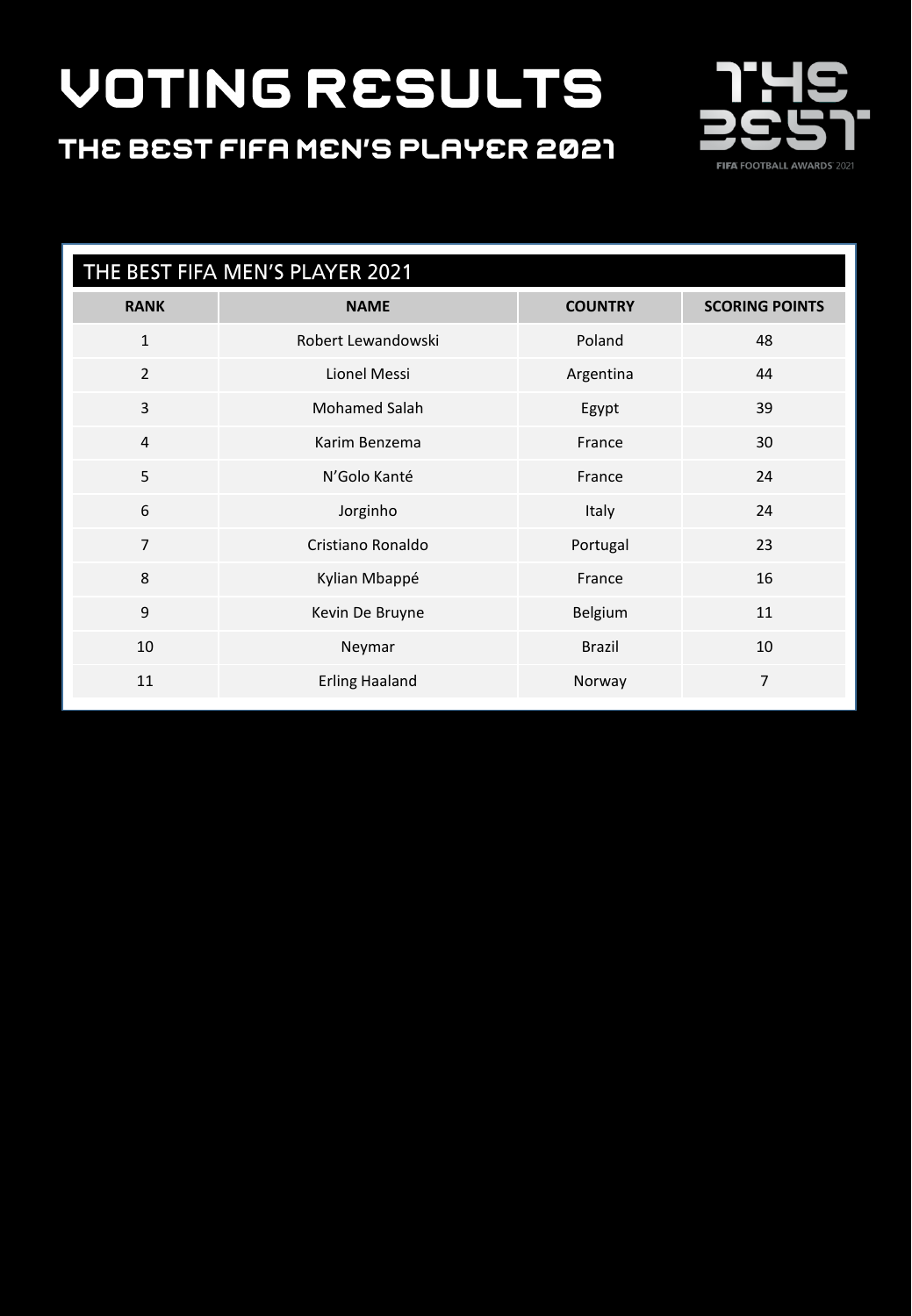### THE BEST FIFA MEN'S COACH 2021



| THE BEST FIFA MEN'S COACH 2021 |                      |                |                       |
|--------------------------------|----------------------|----------------|-----------------------|
| <b>RANK</b>                    | <b>NAME</b>          | <b>COUNTRY</b> | <b>SCORING POINTS</b> |
| $\mathbf{1}$                   | <b>Thomas Tuchel</b> | Germany        | 28                    |
| 2                              | Roberto Mancini      | Italy          | 15                    |
| 3                              | Pep Guardiola        | Spain          | 14                    |
| $\overline{4}$                 | Lionel Scaloni       | Argentina      | 7                     |
| 5                              | Hansi Flick          | Germany        | 6                     |
| 6                              | Diego Simeone        | Argentina      | $\mathbf{1}$          |
| 7                              | Antonio Conte        | Italy          | $\mathbf{1}$          |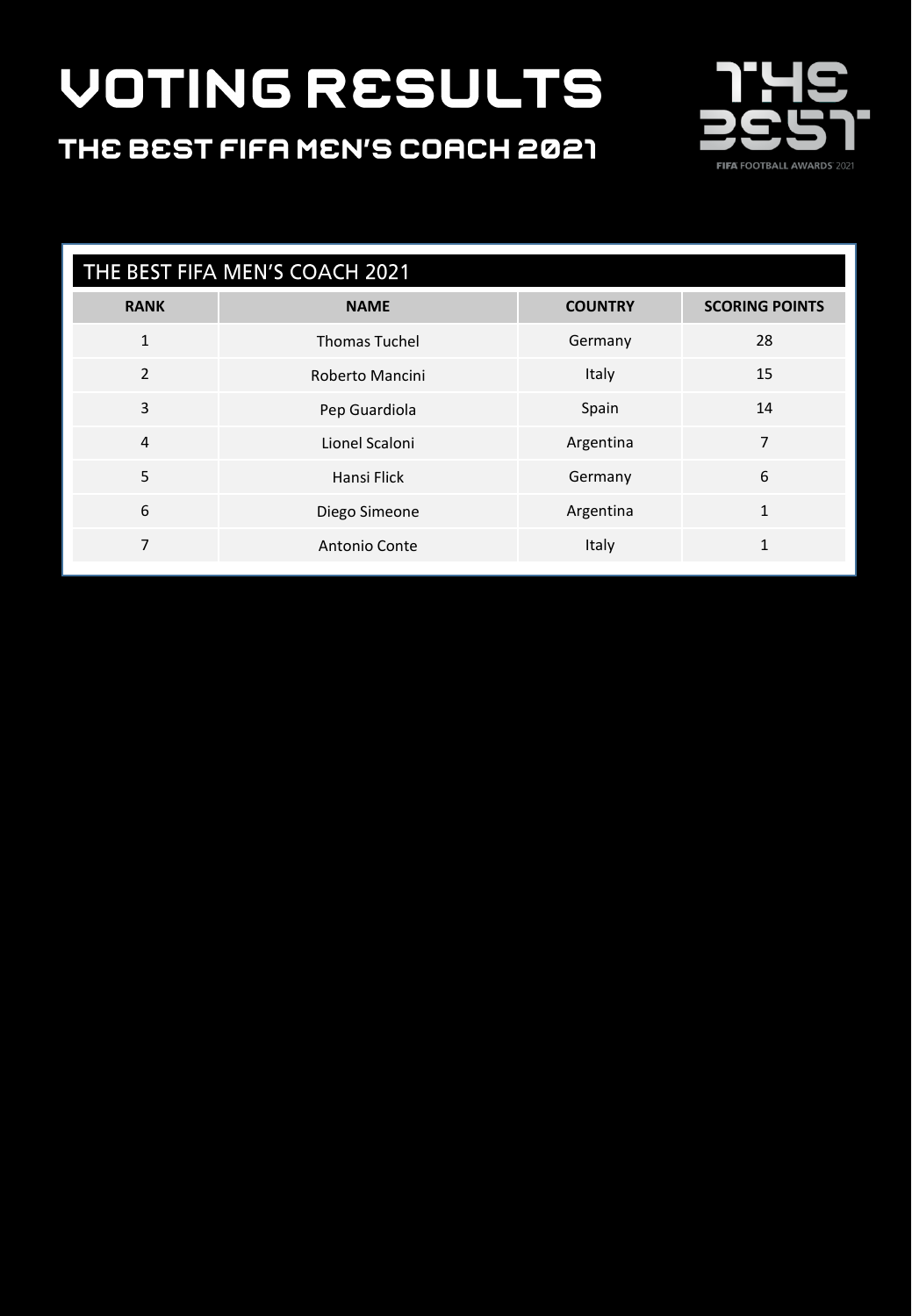

#### THE BEST FIFA MEN'S **GOALKEEPER 2021**

| THE BEST FIFA MEN'S GOALKEEPER 2021 |                      |                |                       |
|-------------------------------------|----------------------|----------------|-----------------------|
| <b>RANK</b>                         | <b>NAME</b>          | <b>COUNTRY</b> | <b>SCORING POINTS</b> |
| 1                                   | Édouard Mendy        | Senegal        | $24*$                 |
| $\mathfrak{p}$                      | Gianluigi Donnarumma | Italy          | 24                    |
| 3                                   | <b>Manuel Neuer</b>  | Germany        | 12                    |
| $\overline{4}$                      | Alisson Becker       | <b>Brazil</b>  | 8                     |
| 5                                   | Kasper Schmeichel    | Denmark        | 4                     |

\*As per the **[Rules of Allocation](https://digitalhub.fifa.com/m/62add887d2ca0a61/original/FIFA-Awards-2021_The-Best-Awards_Rules-of-allocation_EN-2.pdf)** (art. 12), Édouard Mendy (Senegal) was declared the winner after a close race with Gianluigi Donnarumma (Italy), on the basis of the votes by the national-team captains.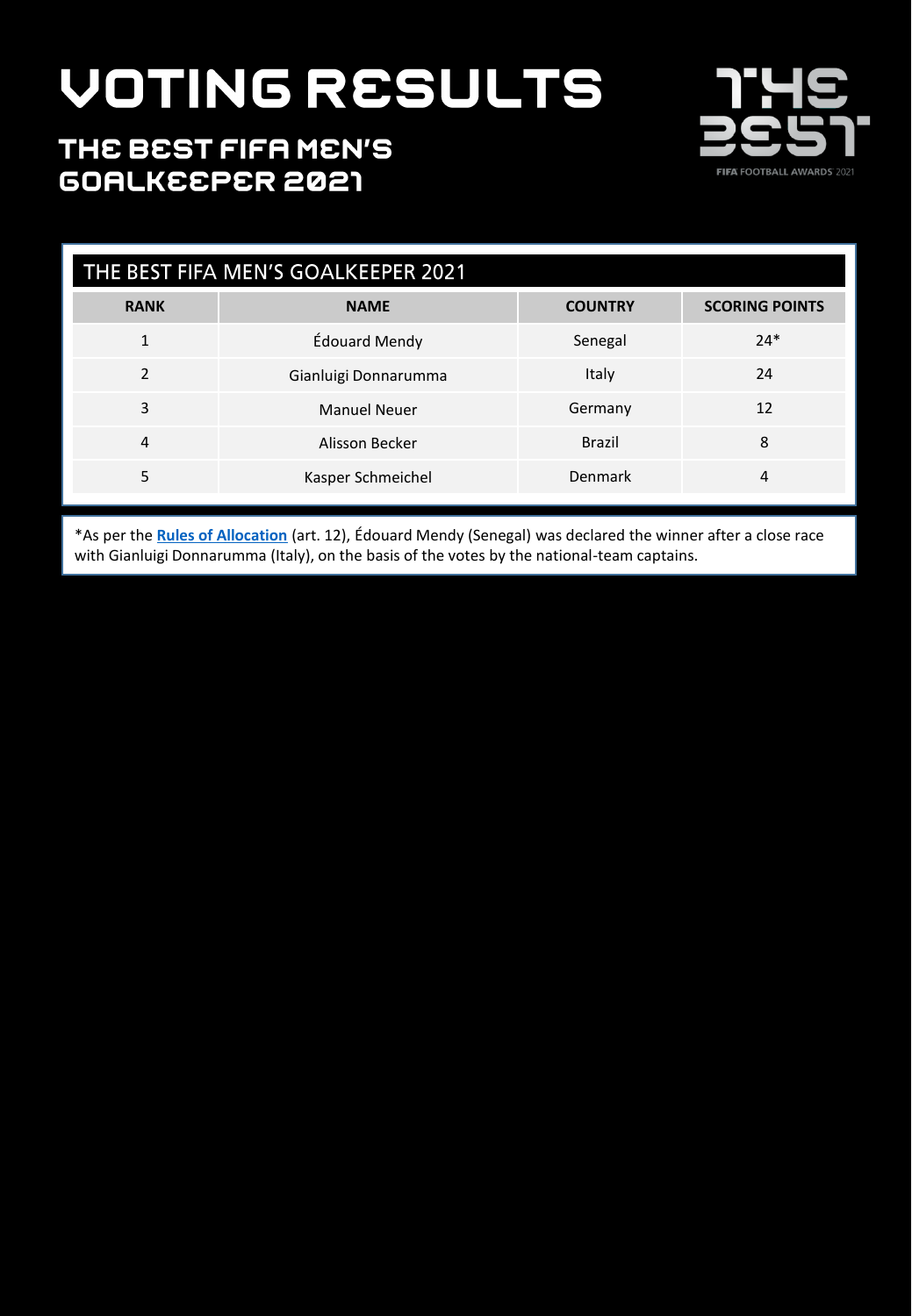THE BEST FIFA WOMEN'S PLAYER 2021



| THE BEST FIFA WOMEN'S PLAYER 2021 |                           |                    |                       |
|-----------------------------------|---------------------------|--------------------|-----------------------|
| <b>RANK</b>                       | <b>NAME</b>               | <b>COUNTRY</b>     | <b>SCORING POINTS</b> |
| $\mathbf{1}$                      | Alexia Putellas           | Spain              | 52                    |
| 2                                 | Sam Kerr                  | Australia          | 38                    |
| 3                                 | Jenni Hermoso             | Spain              | 33                    |
| $\overline{4}$                    | Vivianne Miedema          | <b>Netherlands</b> | 30                    |
| 5                                 | <b>Christine Sinclair</b> | Canada             | 28                    |
| 6                                 | Aitana Bonmati            | Spain              | 26                    |
| $\overline{7}$                    | Lucy Bronze               | England            | 16                    |
| 8                                 | Magdalena Eriksson        | Sweden             | 15                    |
| 9                                 | Caroline Graham Hansen    | Norway             | 12                    |
| 10                                | Pernille Harder           | Denmark            | 10                    |
| 11                                | Ellen White               | England            | 9                     |
| 12                                | Stina Blackstenius        | Sweden             | 5                     |
| 13                                | So-Yun Ji                 | South Korea        | 4                     |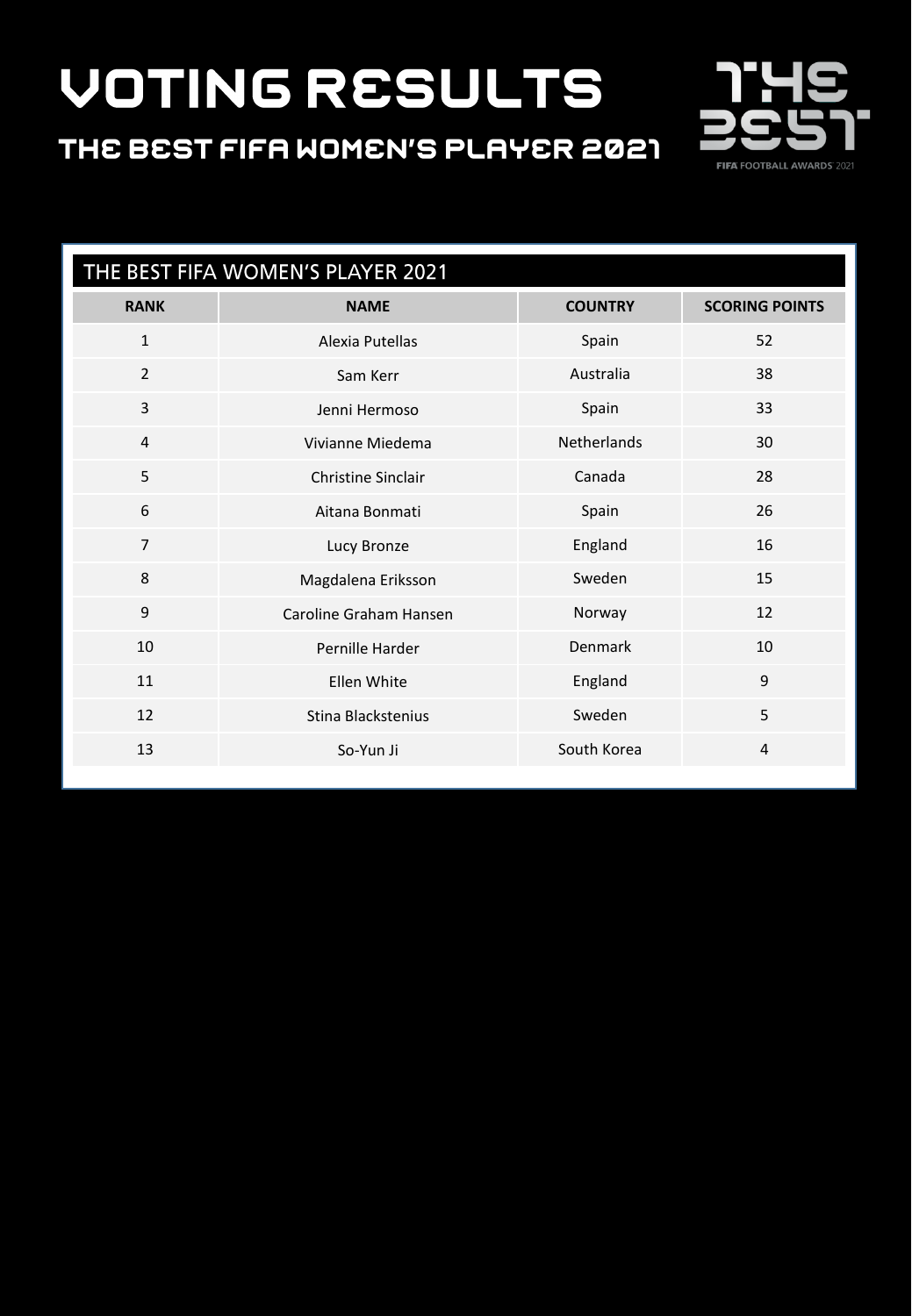### THE BEST FIFA WOMEN'S COACH 2021



| THE BEST FIFA WOMEN'S COACH 2021 |                      |                    |                       |
|----------------------------------|----------------------|--------------------|-----------------------|
| <b>RANK</b>                      | <b>NAME</b>          | <b>COUNTRY</b>     | <b>SCORING POINTS</b> |
| 1                                | Emma Hayes           | England            | 22                    |
| $\mathfrak{p}$                   | Lluís Cortés         | Spain              | 19                    |
| 3                                | Sarina Wiegman       | <b>Netherlands</b> | 14                    |
| 4                                | <b>Bev Priestman</b> | England            | 13                    |
| 5                                | Peter Gerhardsson    | Sweden             | 4                     |